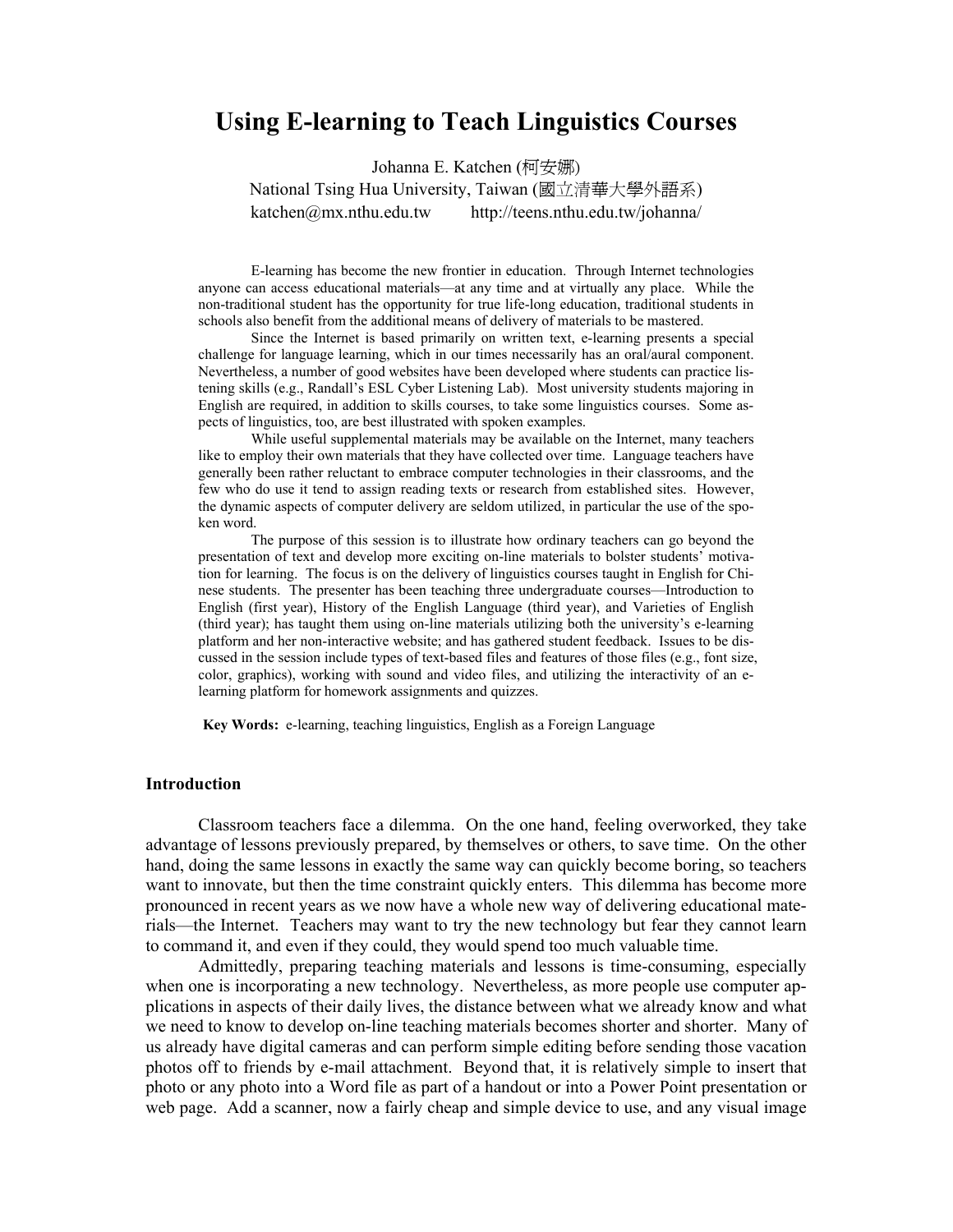can be turned into a picture file, so whatever you could do with those digital photos from the camera you can do with the scanned image. To put it simply, the digital camera for after school is just as useful in school.

 Just because a technology exists does not mean it will be appropriate for use in an educational context. The question to be asked is "How can the technology be applied to make my teaching and, subsequently, students' learning better (more efficient, more effective, more motivating, more fun for students and teacher)? Instead of trying to teach a whole course on-line, teachers can start simply by, for example, asking student to submit an assignment via e-mail; the teacher can e-mail a more individualized evaluation back to the student. Or they can ask students to read certain appropriate materials on specific websites. We can also find good listening materials on the web, such as audio broadcasts that start whenever we want, not just on the hour.

 So one approach is to use some good sites already developed by others. Meanwhile, one can try building one's own website. This may initially sound like a daunting task, but commercial providers such as Yahoo give you a template and you just fill in the content. You can start with your own CV and then add some vacation photos. Try creating something you will find useful for yourself then later extend the application to the classroom. By playing around with your own website, you might get some ideas for what you could do realistically with your students.

 When teaching English majors in tertiary settings, in addition to skills courses, we also teach content, most often courses in literature and linguistics. Here we are concerned with using Internet technology to aid in teaching linguistics courses to EFL students. Unlike native speakers of English, who do not normally face language problems with the general content although they may have difficulty with some concepts, EFL students have to first be able to understand general English at a high enough level in addition to tackling the abstract concepts. This may mean that they need more supporting and supplementary material. For example, students may read material in a textbook in English written for native speakers and need a classroom lecture with lots of examples to understand. If the teacher is not going to use the students' L1 but lecture in English, then she may want to use a lot of paraphrase.

 In the past, this issue might only arise in foreign language departments, with native speakers of English lecturing in English to English majors, or in graduate divisions with international specialists who could not lecture in Chinese but had English as their second or third language. In these cases, the students involved had either enough specialist knowledge of English or the content area to negotiate meaning in English with their teachers. However, today in Taiwan this is actually quite a serious issue because major universities are actively pursuing a policy of teaching some content courses in English—for all areas and levels of study. Undergraduate students in particular are affected by having to learn content in a language they do not command well.

 In the subsequent sections we will look at issues involved in preparing both the visual and textual aspects of web materials. We also pay special attention to preparing audio files, since in many aspects of linguistics audio is crucial. Then we present two case studies of preparing material for specific courses: History of the English Language, where written texts of older forms of language are vital; and Varieties of English, where the contemporary sound of each variety is important. Finally, we attempt to summarize what we have learned so far in order to aid others as they incorporate Internet technologies in their linguistics courses.

## **Working with Visuals**

 We will not discuss general website design here but instead look at the kinds of visual materials one might find useful for teaching about linguistics and also the problems one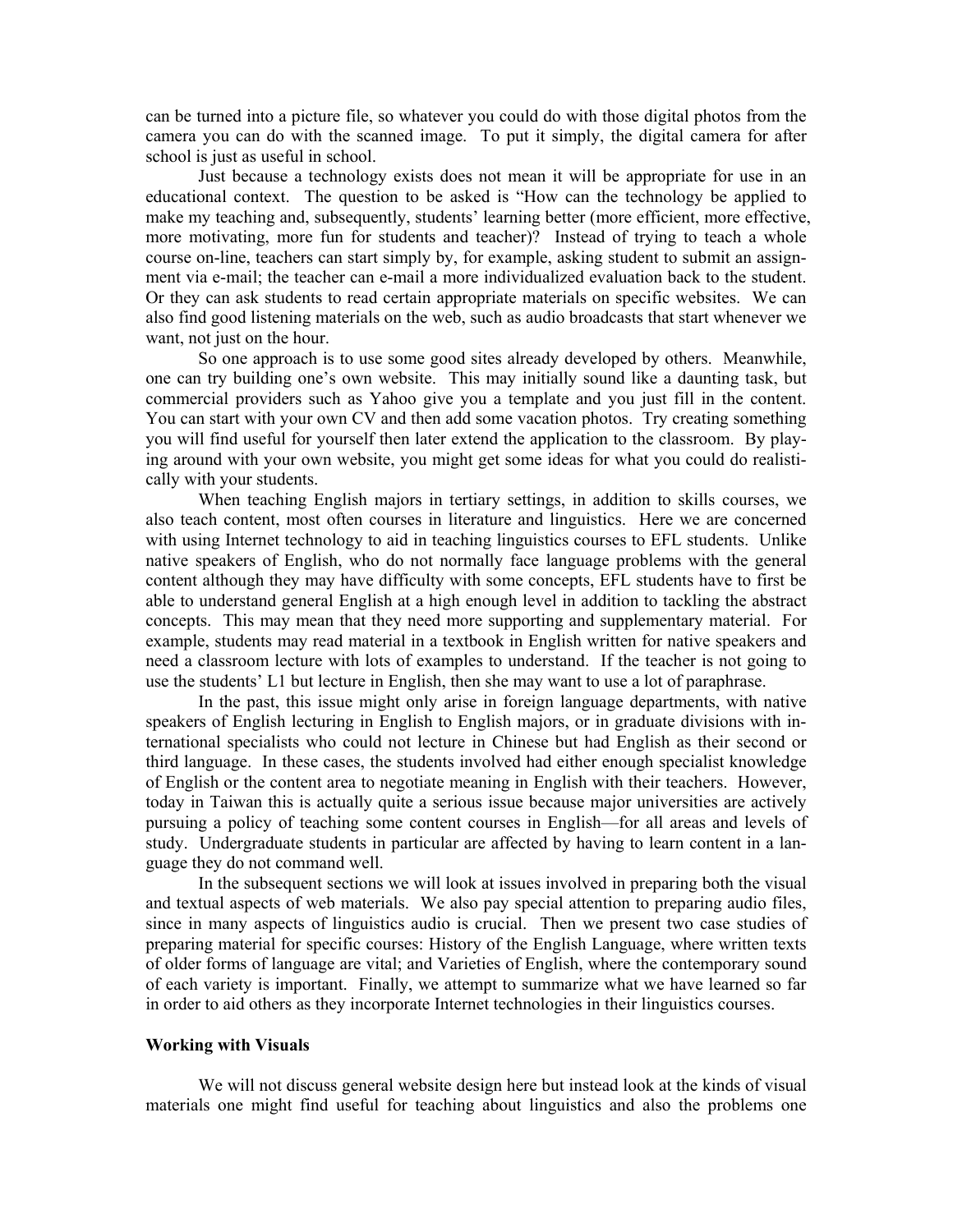might encounter. Many teachers think that teaching involves text only, but this is not the case. First of all, an occasional visual, even if unrelated to the lesson, is appealing. Consider separating major sections by a line or adding a small image of an animal/object on the corner of a handout. Students may then appreciate that the teacher has a sense of humor.



Other visuals do fit in with a lesson. In a language lesson on pollu-

tion, one could add a clip art rendering of a factory with a smokestack belching smoke. In a linguistics class, a tree structure of a sentence, if drawn by hand on paper, could be scanned and then included in actual teaching or on the web. One can scan maps or photos of scraps of ancient writing from books, or make various sorts of tables of linguistic material. By preparing such materials ahead of time, teachers save precious class time as there is no need to pass around heavy books or spend time writing on the board.

|  |  | IN PFU MIP BIFMF BILIMMIN<br>ic wæs miþ blodæ bistemid |
|--|--|--------------------------------------------------------|
|  |  | I was with blood bedewed                               |

**An Illustration of Runic Writing.** 

# **Working with Text**

 When we consider working with text, we have a number of issues to consider. The first is how students will view the text—in class on a big screen or from the web on their own computers. If we are using the material to lecture, then the text has to be large enough for students sitting at the back of the room to read without extra effort. Power Point recommends a default font size that is adequate. Don't try to put too much information on one page. The purpose of Power Point is to give you the teacher the outline to remind you what to speak about. Use phrases, not complete sentences, and include examples.

 Power Point also recommends the Arial font by default. Arial is sans serif, meaning "without feet"; while the Times New Roman used here is serif, meaning it has the little feet on the letters and some other extensions on the letters for style. Compare **Arial** and **Times Roman** and you can see the difference. It is a printer's rule of thumb that serif is easier on the eyes for lots of text, such as newspaper articles, whereas sans serif is good for attention getting, such as in titles and ads.

 Our main purpose is using Power Point is to give the audience the most important points to remember; it functions like titles or ads in newspapers or magazines. Therefore, a sans serif font such as Arial feels comfortable for the eyes. And normally we don't want to read a lot of text on a big screen, although a teacher of linguistics may occasionally want to put a text up on screen for analysis. In this case, the text should be in serif, such as the usual Times New Roman we use.

 For the web, we can of course upload our Power Point lectures for student review. However, for other materials that are more text intensive, serif should be used, and Power Point is not the best choice. We can simply use Word, although some students have complained of some downloading problems. To save students from this excuse, save the files in PDF as the Acrobat Reader is free to download, so students have no excuse for not being able to read pdf files. Or we can make a web page by saving in HTML. HTML is more flexible if you want to provide embedded files.

 Color is another consideration. Power Point can be presented as plain black on white, but the program usually includes some other decorative formats. Don't get too carried away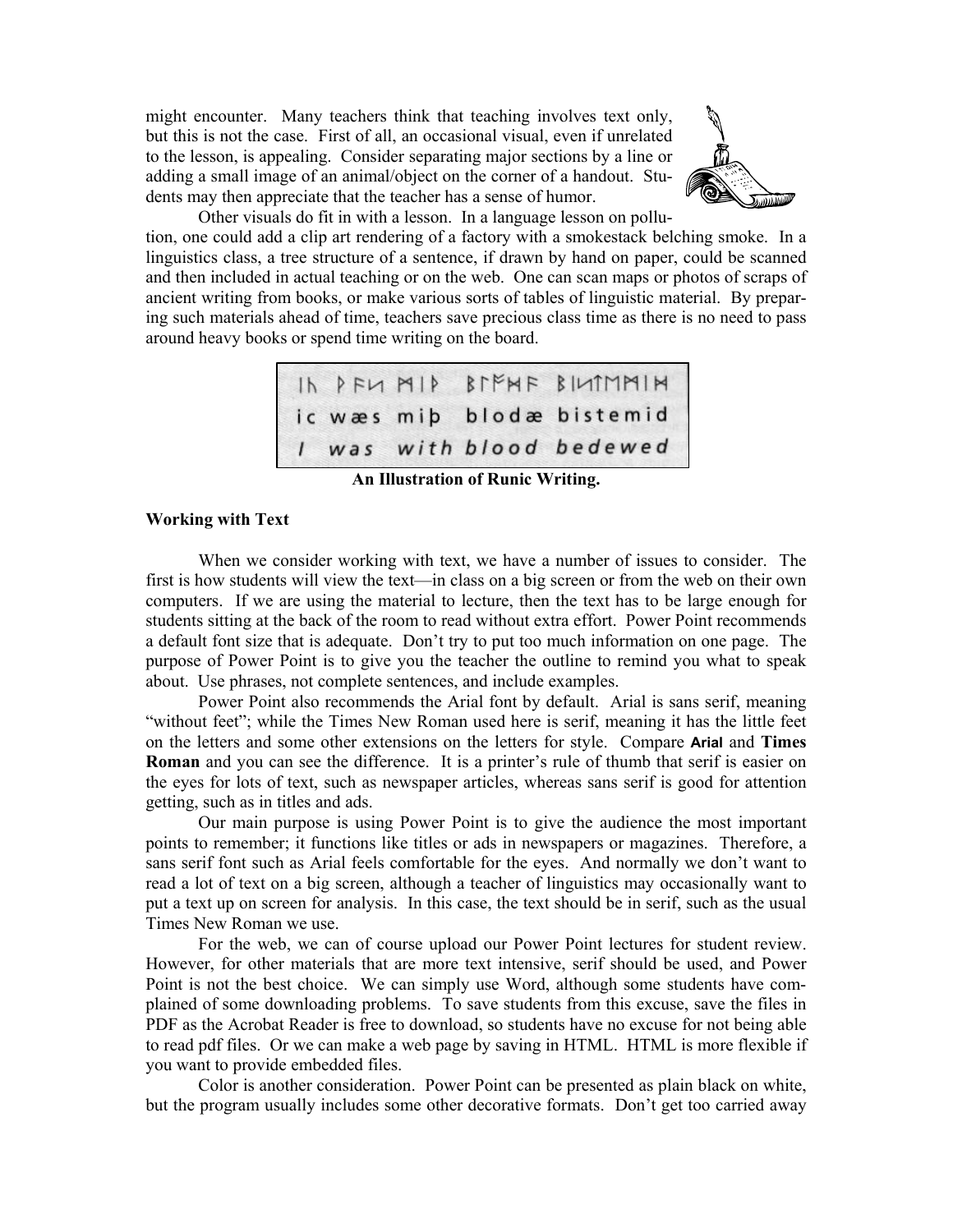with the decoration as it could be distracting. Aim for something between black and white and fancy, pleasant but not distracting. Use either a dark background with light text, or a light background with dark text. Remember the student at the back of the room and the time he has to look at the screen. Be kind to his eyes.

 A particular problem linguists have is working with linguistic symbols, which in a computer reside in fonts. Many of us have had the experience of seeing a beautifully created file full of phonetic symbols turn into nonsense webdings when opened on another computer, a real disaster if that computer happens to be in your classroom or a conference room where you are giving a presentation. You may have fonts installed on your computer that have not been installed on the other computer. These problems could also occur if you are running different versions of Windows or Office or are moving between Chinese and English operating systems. Thus even though we can now use multiple fonts, alphabets, and writing systems on one computer, the OS has certain defaults depending on which is its home and hence probably most used language.

 For example, whether you use an English or Chinese OS to type in English, all 26 letters of the alphabet will be in the same place and so will the numbers. But back in WIN98 apostrophes typed on an English OS came out only as a space on a Chinese OS set for typing in English. Similarly, a comma might come out as the letter "m". While XP has straightened out a lot of these problems, there are still inconsistencies with the less frequently used symbols. Even with XP, I've had my lovely vowel chart made on an English OS turn into crosses, scissors, and glasses when opened on a computer in the language lab using a Chinese OS.

 Similar problems occur on the Internet. We've all had occasional e-mails in strange symbols, and if we decide it's not spam and want to read it, we click on View Encoding and change the encoding until we can read it. The same can be done for web pages, although the newest software does this automatically with a high level of success. However, if we upload Word or Power Point files, the reader may also find that linguistic symbols have somehow converted to nonsense soup, and the student viewer may not realize that he needs to play with the encoding. We teachers should make certain the student views what we intended.

 So how can we avoid these problems? The safest way is not to depend on someone else's computer to interpret your linguistic symbols; we can save the symbols instead in a format that keeps them intact. For charts and tables, we can save them as picture files (tiff for black and white, jpg for color). If these have been scanned first, they may not be as clear as type, but one can experiment. For whole pages or pages interspersed with symbols, we can save as pfd. This will ensure that your page is viewed exactly as you meant it to be viewed. One consideration with pdf is that if you already have links on a file, those links will disappear in the process of turning the file into pdf format. The words or symbols or URL indicating the link will remain, but when you click on it, there is no active link. You will have to reinsert the link, and this is possible.

| [f], [v]             | labio-dental               |  |  |
|----------------------|----------------------------|--|--|
| $[\theta], [\delta]$ | interdental                |  |  |
| [s], [z]             | alveolar                   |  |  |
| [j],[3]              | palatal or palato-alveolar |  |  |
| h]                   | glottal                    |  |  |

**Figure 1. Phonetic Symbols Inserted into a Table and Saved as a Picture File**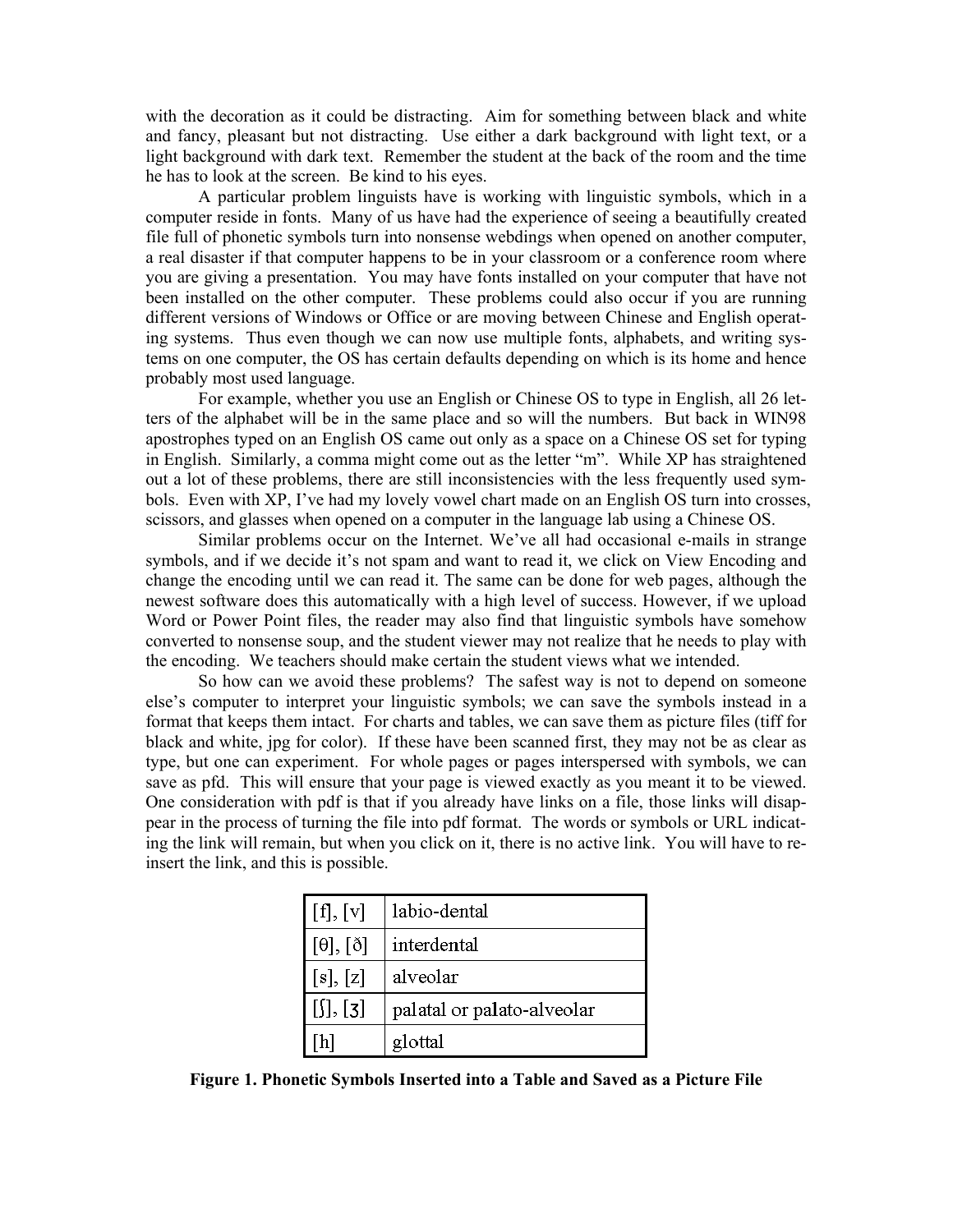## **Working with Sound Files**

 Working with sound files is slightly more complex than working with text files, but if you already know how to download music from the Internet, you can learn to make and upload sound files. Sources of sound files include the internet (in this case, just link to the URL) and analog and digital files you already have or can record.

 In linguistics we are most often interested in some data from informants, which we may have recorded ourselves or collected from the media. If you collected your data recently, it may have been done with a digital voice recorder and so you can easily input it to your computer. Such recorders come with software to upload to your computer and save in various formats.

 Recordings made in earlier times may have been archived on analog audiotape. Computers produced within the past several years all have sound cards, so it is a fairly simple matter to digitize your audiotapes. Start with a tape player with reasonably good playback quality; it should have a headphone jack. You will need to connect a wire from the tape player's HEADPHONE jack to the computer's LINE IN or MICROPHONE jack. You can purchase such a wire cheaply at any computer or electrical shop.

 When you have the wire connected, presuming you are using Windows, go to PRO-GRAMS, ACCESSORIES, ENTERTAINMENT, and there should now be a choice called SOUND RECORDER. Hit RECORD on the Sound Recorder and PLAY on your tape player. Do a 10-second test and then see if you can play back your recording by hitting PLAY (make sure your speakers are on). If you hear nothing at this point, then you will need to check your VOLUME CONTROLS. Often you may find the Windows default is ON for speakers but OFF for all other devices. You will need to open Volume Controls, either by right-clicking the volume control icon in our task bar or opening the Control panel to SOUNDS and AU-DIO DEVICES, VOLUME, ADVANCED. You should see a whole row of volume controls, including LINE IN and MICROPHONE. If these are marked MUTE, then deselect mute and adjust the volume to about 2/3. You may also have to readjust the volume later, but note that you can also adjust the play volume on your tape player.

 If there is still problem, your computer may have two microphone jacks and the activated one is not the one you are using. Under the Microphone Volume Settings click AD-VANCED, and you should be able to activate the other one. Or you could change your wire to the other microphone jack or try Line In if you have it. Note that if you decide to record data directly from an informant into your computer via a microphone, the situation will be the same.

 Once you can record and the volume is acceptable, you are ready to record. Remember to SAVE. Now you may want to edit into smaller segments. I do not use the Windows Recorder but Cool Edit Pro because I also create music files and I find the software gives me more recording and editing options. It also lets me save files in more formats, including MP3. The Windows default is WAV; this is high quality and good for making music CDs, but the files are too large for uploading to the Internet. MP3 files are much smaller. Right now you can estimate that each minute of a sound file takes about one megabyte (1MB) of space. So for uploading to the internet, right now MP3 is the preferred file format.

### **Working with Video Files**

 Working with video is the most complex, but if you already edit your home movies on your computer, you have mastered the most difficult part. There are a number of things we can do with video files. For example, we might show a video clip on VHS in class but present it to students for review in audio format only. Videos we might want to use to supple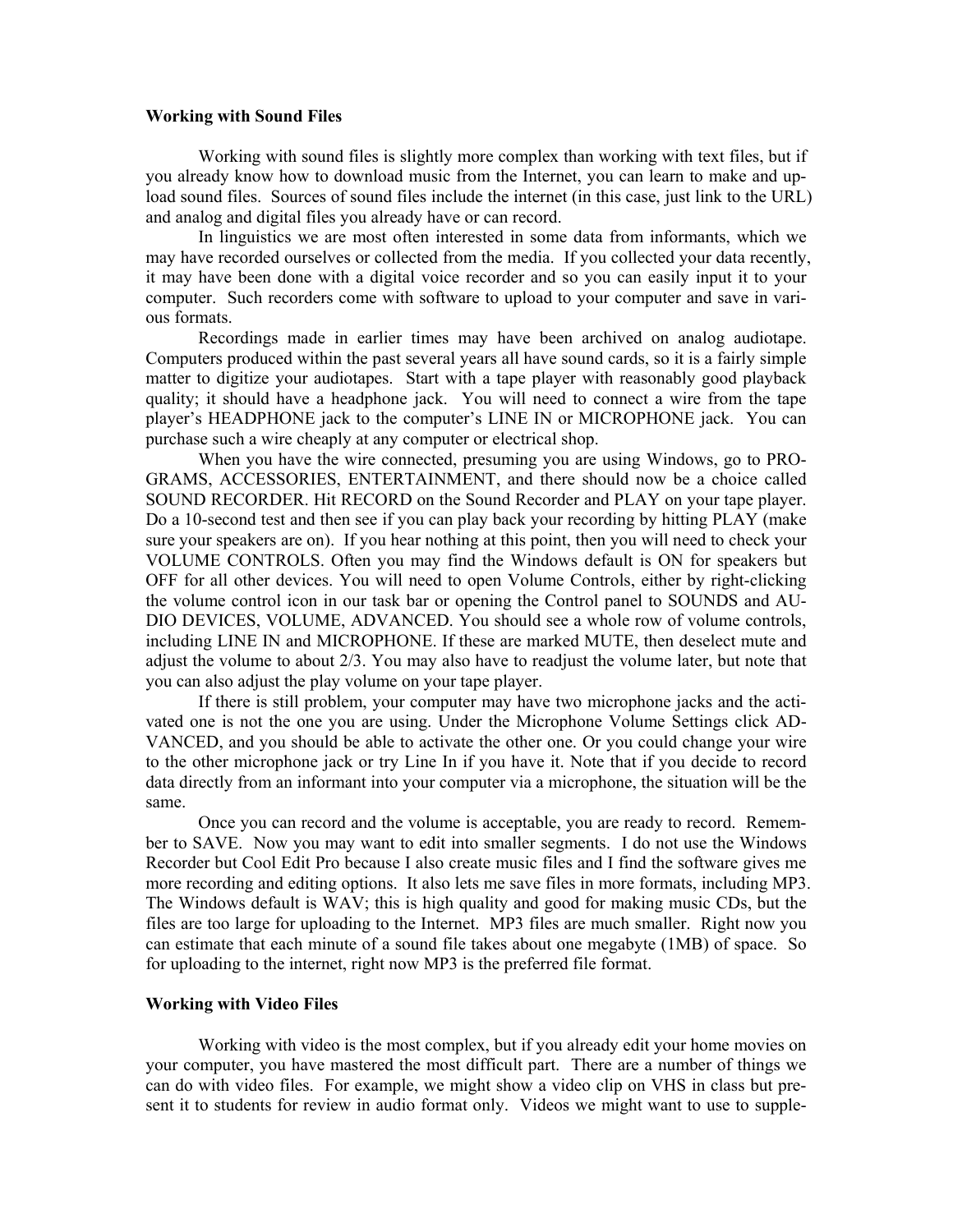ment our linguistics classes might be copyrighted, so we might want to be careful about putting them on any Internet site. We might more easily get away with uploading an audio excerpt. But the most important reason is that video takes up a lot of megabytes (up to 10 per minute of video depending on rate of compression), and our websites or e-learn systems may not have the capacity.

 In addition to the audio file, we could add text, especially for EFL learning. But audio and text is still a bit boring, so we could insert appropriate still images from the video to make the file more colorful and also to remind students of the content. How can we do that? It is easy of the video file is already on DVD or some other digital format. On most new computers produced in Taiwan with DVD drives, Power DVD is installed. On it is a function CAPTURE. One simply hits PAUSE on the DVD image one want, then hits CAPTURE and the image is saved. One can set the file in which to save, but the default is PROGRAM FILES then CYBERLINK, POWER DVD, and IMAGES (on Windows XP you may find the default is MY DOCUMENTS, MY PICTURES). Stills are saved numerically. We can simply paste them in any Word or Power Point or HTML file; each of those programs has a picture editor to change the size, crop, add brightness, and make other modifications.

## **Case 1: History of the English Language**

 At National Tsing Hua University, History of the English Language 英語語言史 is offered every third semester. It is a three-credit elective course that fulfills a requirement for English majors. Those who wish to concentrate in linguistics must take four from a list of six courses, and History of the English Language is one of these courses<sup>1</sup>. We use an old standard textbook, Baugh and Cable *A history of the English language*, now in its 5<sup>th</sup> edition, with some homework exercises taken from the accompanying workbook and others from Algeo's *Problems in the origins and development of the English language* (1966).

 In the first part of the course we cover some general information about the Indo-European languages (Chapter 2, Baugh  $&$  Cable), the family to which English belongs, paying special attention to its nearest relatives in the Germanic languages. We look at the history of Britain, the Celts, the coming of the Romans and their influence, and then the coming of the Germanic tribes and later the Danes. Then we shift to the actual form of Old English, the grammar and sound system (Chapter 3). After this we have the first exam.

 In the second part we follow the textbook with Chapter 4 (linguistic influence of the Celts, Romans, and Danes on Old English), Chapter 5 (the Norman Conquest), and Chapter 6 (the re-establishment of English) and have the second exam. In the final portion we look at the linguistic features of Middle English (Chapter 7) and usually run out of course time about the time of Shakespeare of just beyond (Chapters 8 and 9).



**Sanskrit excerpt scanned from a book**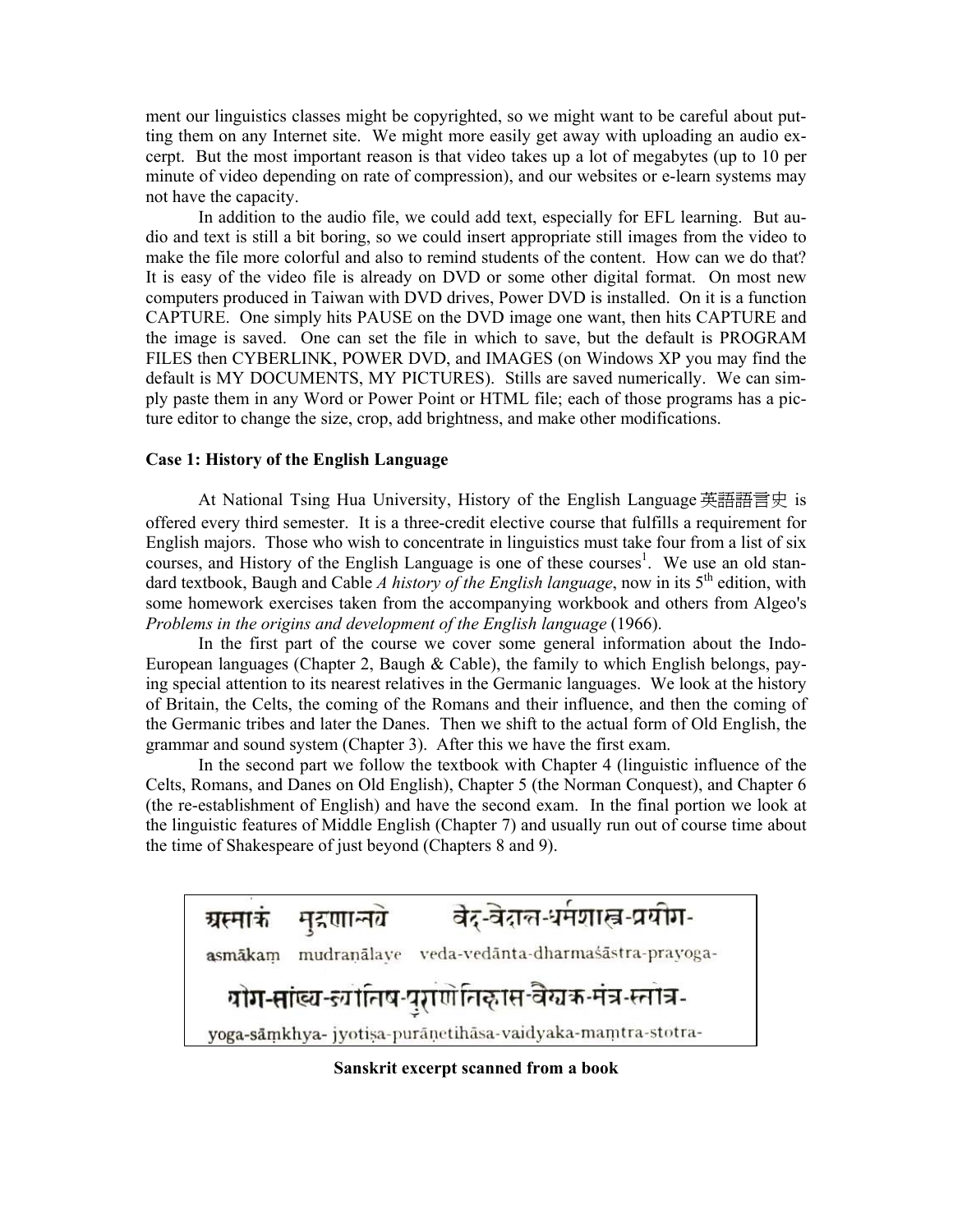This course is about language that is only recorded in written form. Thus a scanner is a necessary piece of equipment for showing students copies of excerpts of texts in ancient languages. Students can see how Hittite was written, or Sanskrit. In the past I took books containing excerpts to class and passed them around; now I scan relevant excerpts and we can all look at the same material on the big screen. Or we can examine small segments of texts for some linguistic details, again with my guidance on the big screen. At other times we may want to scan maps or even images from the time period to supplement our lecture notes.



**Beginning of Beowulf, scanned from Crystal, 1995.**



**The Extent of Celtic (from The Story of English)**

 Another use for a scanner is for exercise pages. I would like my students to use materials from two different workbooks, yet we do not use enough to warrant buying the books. I initially save the scanned file in jpg, a picture file, for two reasons. First, older forms of English use other letters and these will cause difficulty when scanned as text. Second, a jpg file can be edited with photo editing software, and this is useful when scanning from older books with yellowed pages as you can add brightness to make them easier to read. Or if you are working from old worksheets on which you have written notes, the picture editor provides tools to remove smudges and other marks. In the past we did this with the copy machine and white-out. After the jpg file is cleaned up, I save in pdf; pages can be added easily to produce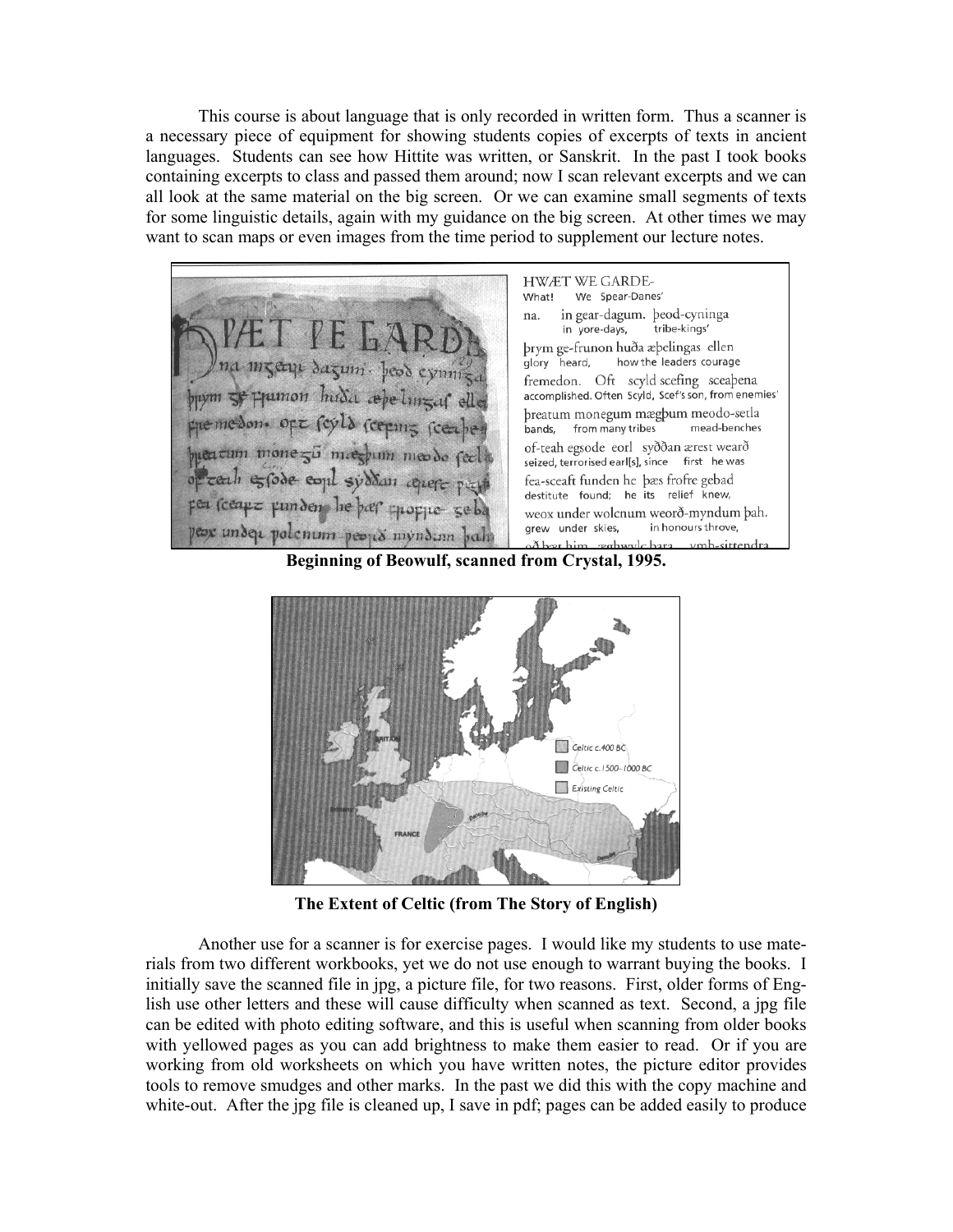multi-page pdf files. Uploading homework exercises provides a big benefit to your department—you don't have to make so many copies. Now the student prints his own homework exercises and we are relieved of a troublesome task.

 Because of the nature of the material, there are no sound recordings from ancient times. Nevertheless, I do use a few recordings of what Old English and Middle English purportedly sounded like. There are also materials available to illustrate the sounds of the language at these stages. These can be saved in MP3 and uploaded to accompany the text.

 Concerning video, Part 2 "The Mother Tongue" in *The Story of English* is a good supplement and review of material form this course. It moves from the Celts to the Middle Ages in 55 minutes, so I use it in smaller segments to match what I am teaching. I found that the first two episodes of the BBC's 2004 *A History of Britain* also go from early Celtic times to the Norman Conquest and an be used as a supplement in small doses. As mentioned previously, video takes a lot of space, so uploading is only feasible in small segments, under 5 minutes. Here it might be more efficient to present the sound file only with accompanying text and perhaps some selected still shots from the video because students have already seen the video once in class. The Example below is from *The Story of English*, Tape 2, and we have a still of Page performing the opening lines of *Beowulf.*

The Anglo-Saxons were an agricultural people and mostly illiterate. But they had an ear for the music of the spoken word, and they loved to recite poetry in the mead halls after feasting. Christopher Page believes that an Old English vernacular masterpiece like Beowulf might have sounded something like this.



#### **Case 2: Varieties of English**

 Varieties of English 英語方言 is an elective course that fulfills an undergraduate linguistics course requirement. While I would like to offer it every third semester, due to other teaching duties, often I have to postpone offering the elective to the fourth, fifth, or even sixth semester. I teach it as a linguistics course and test students on their knowledge of the linguistic factors, but my real purpose is to provide students with tools for comprehending various forms of English that they may meet in the real world. That is, while we do look at differences in vocabulary and grammar, we focus most on pronunciation and intonation as these tend to be the major features that inhibit comprehension. We always meet new vocabulary as we travel from place to place, even within our own variety of language, and we can ask what an unknown word means. Grammar does not differ much between varieties unless we are looking at some more extreme examples far from the standard variety. But is it pronunciation and related intonation that can obscure communication completely until one learns how to "tune in". Therefore, I try to help our students to "tune in" with lots of examples for listening along with explanations of where the differences lie.

 Unlike History of the English Language, where spoken linguistic examples are few and reconstructed, in Varieties of English we are for the most part looking at contemporary speech—from audiotape but mostly from videotape. We find speakers of all sorts of varieties of English in our televisions each night. If there isn't a film or program from Australia, there may be some news story about Australia in which we hear some politicians or ordinary people speaking. We also include varieties from the Indian subcontinent, Malaysia, the Philippines, even Africa, and other places where English is one of the official languages, a second language with its own unique features.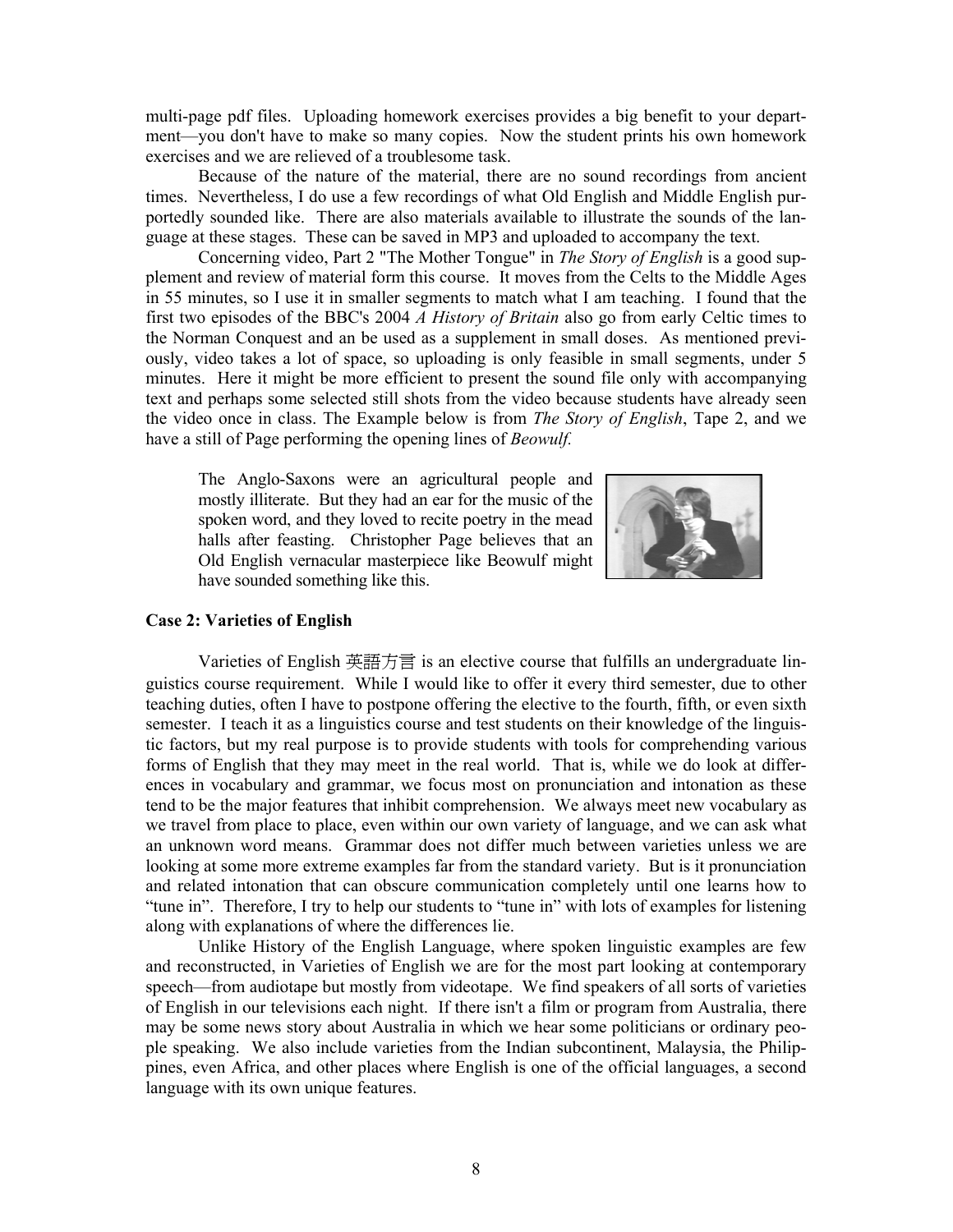Toward the end of the course I include some examples of English spoken as a foreign language. This may seem strange, but it is not when we think of what our students may be doing after they graduate. There is a saying attributed to the specialist in World Englishes Braj Kachru that 80% of nonnative speaker use of English is with other nonnative speakers. This means people from Taiwan interacting in English with Indonesians, Germans, and Brazilians for various business and other purposes. My purpose is to prepare students to stretch their ears, to be more open to variation by showing them the kinds of variation they might encounter. I have met a few former students who mentioned specifically that this course was very good preparation for the time they spent working abroad.

 How do we use Internet technology for this course? In addition to the Power Point files and any relevant visuals, there is more of a focus on the sound files. I believe it is important in class to use video clips because it feels more interesting to see the person speaking, and comprehension is facilitated when we can see a talking head. We see the mouth pronouncing the particular sounds, and we can pause and watch/listen again. For student review, it is not necessary to upload video files because it is review, and video files take up a lot of space on a server. I present the transcript of that particular clip with the special linguistic features indicted. It is better to put the text on an HTML file as power Point is not made for presenting large blocks of text (even when presenting the material in class, we can make a link from a Power Point file to an HTML containing the text to put on the screen). Students can read the text and click on the MP3 files to listen at the same time. The technology allows them to repeat segments as often as they like in order to listen for that bright "l" or unaspirated "p".



## **Two Slides Explaining the Features of Indian English with a Link to the Sound File with Text**

**INDIA (from** *The Perfect Murder,* **Merchant Ivory Productions) Listen to India.mp3** Where have you been all day? I'm telephoning and telephoning the whole day and they say you are out on duty. Duty all day, all night and then all day again. And here your child is sick, ill, dying, and the father doesn't care. What? ( )'s ill? Have you informed Dr. Bombala? What use is Dr. Bombala? Doesn't a mother know better what to do than her doctor only? Oh, I see. So you have been able to comfort him, huh? Is he sleeping now? Yes, after two full hours of trying. When the father comes home, the sick child is sleeping. He does not care what agony the boy had to endure. I did not know he had to endure any agony. They gave me two cases at once, both top priority. It's duty, I suppose.

# **Text and Sound File to Which the Previous File on Indian English Links**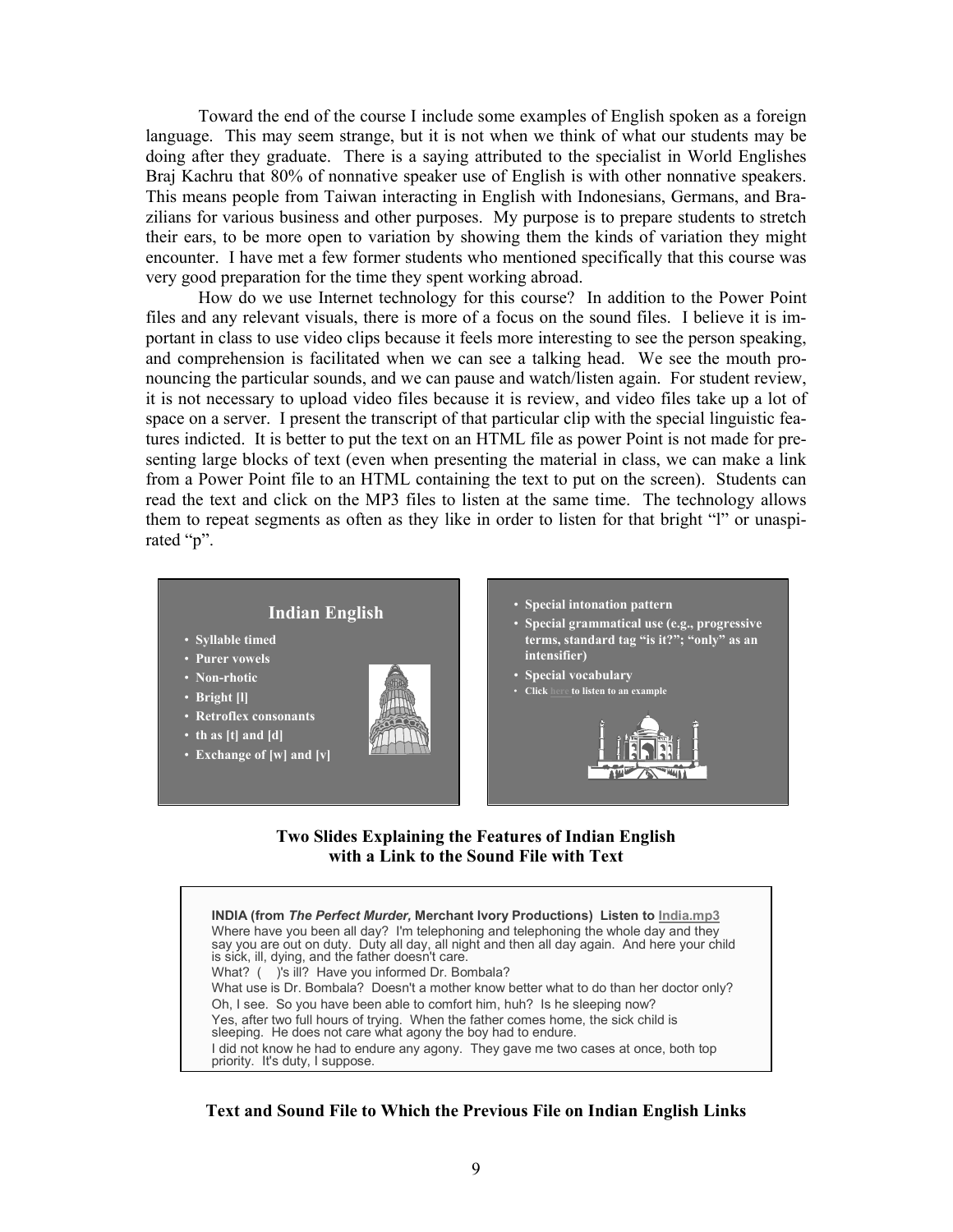Above is an example of two Power point slides about the speech characteristics of Indian English linked to an HTML file containing the text of a sound file of an excerpt of Indian English and a link to click to hear the file while following along in the transcript.

## **Evaluating Student Performance**

 While I have taught the two courses mentioned previously many times over the past twenty years, now I am in the process of adapting them to an e-learning environment. History of the English Language is being offered in Fall Semester 2004 and Varieties of English in Spring Semester 2005. The previous time I taught each course (Fall 2002 and Spring 2001 respectively) I had begun to prepare Power Point slides to accompany my lectures, but I only began to use the Internet actively to provide linguistics course materials for review in Fall 2003, when I was teaching Introduction to English, a required course for first semester freshman English majors (details in Katchen, 2004).

 For Introduction to English, I found it useful to post student quizzes but only with the following restrictions: a five-minute time limit to take each quiz and a limit of one time per student per quiz. Otherwise, some students took the quiz over and over and continually raise their score and experienced all the possible questions. Nevertheless, since students could print out their own quiz, groups of students got together and pooled their random questions. Thus different questions or similar questions worded differently had to be developed for the tests. Despite my restrictions, students still reported in a questionnaire that they liked having the quizzes as preparation for the tests.

 While the scores on the ten quizzes made up 25% of students' grades, the other 75% came from in-class written tests. With a class of 68 students answering primarily multiple choice and matching type questions (freshmen may not be capable of writing reasonable essays in English), I saw no reasonable way to guarantee test security other than giving the tests in class with paper and pencil.

 The main reason for providing quizzes for Introduction to English was to help prepare new freshmen, who may never have been taught a content subject in English before, for the tests. Older students do not need such careful guidance. Instead I will most likely, as in the past with handouts, provide study questions which will be somewhat similar to the essay questions they will get on the tests. History of the English Language has 53 registered students as of October 11, 2004. Despite the record high number, a combination of essay questions, linguistic problems, mixed with some matching and multiple choice questions, seems to be as appropriate now as in the past. I have not yet found an effective way to incorporate on-line testing in this course, and right now I foresee the same for Varieties of English.

#### **Concluding Remarks**

 From Spring Semester 2002 to Spring Semester 2004, National Tsing Hua University was using for its e-learn system a Microsoft compatible (Internet Explorer 5.0 or higher) interactive learning platform developed under the unix operating system through Wisdom Master 2.4. Teachers could upload course materials, create different exam types (multiple choice, matching, etc.), track students' use of the pages, and collect their scores from on-line exams. Students can access course materials, assignments, and exams and check on their own progress (such as their scores from on-line tests). Students, teachers, and auditors could use the bulletin board and on-line chat. While the default navigation language was Mandarin Chinese, under Personal Tools one could switch the language to English.